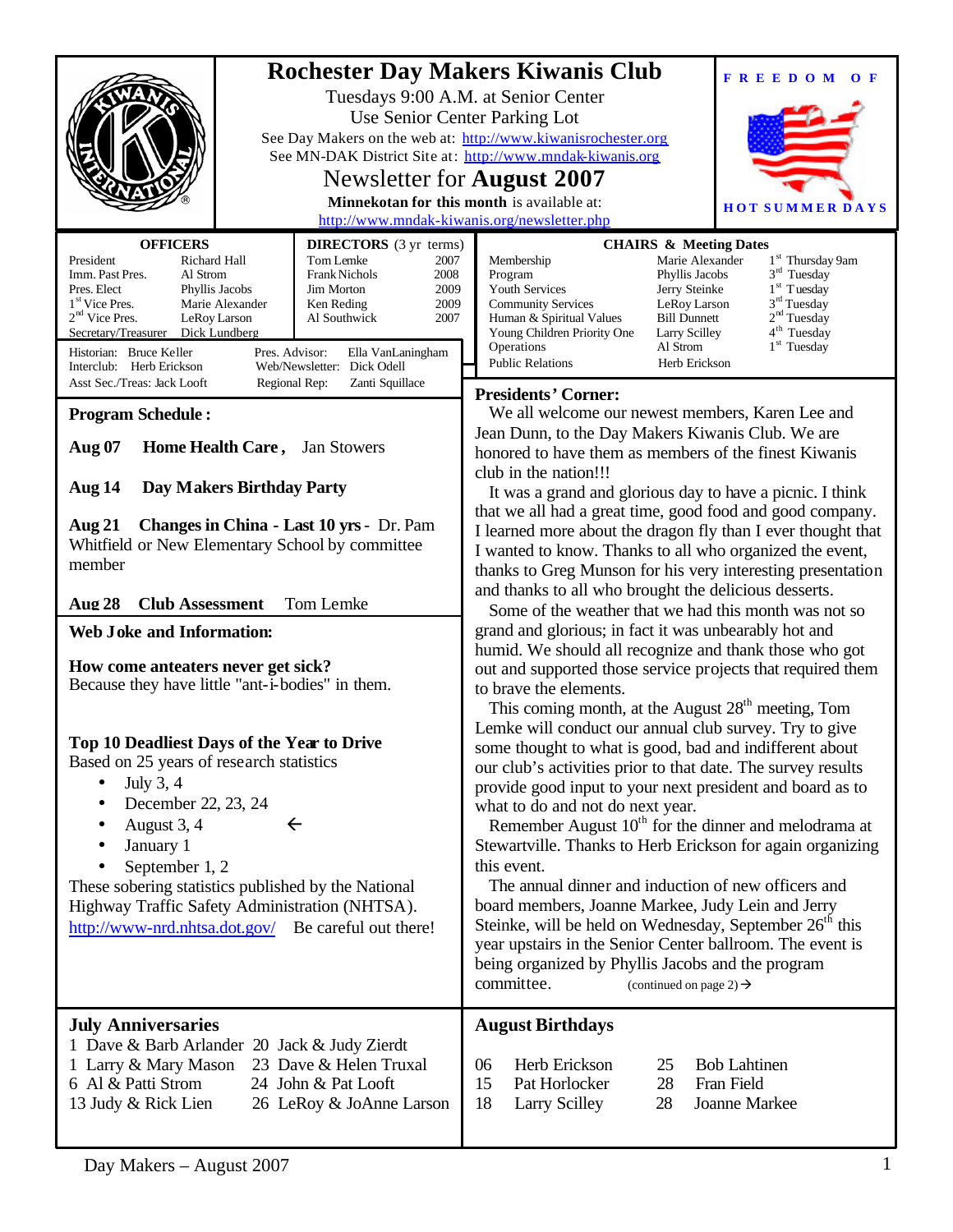# **Secretary/Treasurers Report - July'07**

| Bank Balance 6/30/07:          |              | \$16,101.37 |
|--------------------------------|--------------|-------------|
| <b>Administrative Account:</b> |              | \$12,873.27 |
| Service Account:               |              | \$2,809.33  |
| Hockey/YCPO:                   | <sup>S</sup> | 224.60      |
| Bike Repair:                   | S.           | 194.17      |

**Day Makers on leave:** Judy Lien

**June Service Hour Statistics:** 741 hours by 48 members, 59% Participation.

# **NEW BUSINESS**

**Motion:** To elect Judy Zierdt, Phyllis Jacobs, and Margee Jacobson as our club's delegates to the Minnesota-Dakotas District Convention Aug 3,4,5. **Passed.**

Bike care and safety project – Southwick

#### **July 17th, 2007 Board Meeting Highlights:**

The club's birthday party will be on August  $14<sup>th</sup>$ . The program will include reports on the International and District conventions, and reports of committee activity.

Committee input to next year's budget is requested by August  $7<sup>th</sup>$ .

A move of our meetings to the bingo site is not likely. We continue to have a storage issue.

The board elected Judy Zierdt, Phyllis Jacobs, and Margee Jacobson as our club's delegates to the Minnesota-Dakotas District Convention Aug 3,4,5.

There was a discussion of increasing our clubs involvement in the Hockey Festival. We could put more dollars in our service account if our members log more hours.

# **COMMITTEE REPORTS**

**Membership-** Current membership is 83, exactly what we need to end the Kiwanis year and receive Distinguished Club status.

**Program-** The board decided to keep our policy of keeping the Happy Bucks as an Administrative Account fund raiser, and not divert it to other causes. The committee is looking to arrange a program from the group promoting the new grade school. Our annual banquet meeting will be on Wednesday September 26 in Fred Reed Hall at the Senior Center.

**Community Service-** We would like to get members to volunteer at Channel One again. Our participation is down.

**Human & Spiritual Values-** Dallas Glaser will head the committee next year. The invocations have been scheduled through September.

**Key Club-** A gathering of the Key Club officers for the new school year is being arranged by Jerry Steinke.

Richard Lundberg, Secretary/Treasurer

#### **President's Corner:** continued

The talk is that we will have another wine tasting prior to the dinner; this proved to be popular last year.

 Storage for long term and infrequently used items remains an unsolved problem. There is no room for much of our materials in the Senior Center. We are still looking for some ideas, or better yet, some storage facility to solve this problem.

 Finally, thanks to Phyllis for conducting the meetings when I was on vacation from my retirement living! I had a great time visiting my son on the west coast and my wife's old home stamping grounds near Fargo.

Dick Hall

#### **Web Joke of the Day:**

 **There was once a young man** who, in his youth, professed his desire to become a great writer.

 When asked to define "great" he said, "I want to write stuff that the whole world will read, stuff that people will react to on a truly emotional level, stuff that will make them scream, cry, howl in pain and anger!"

He now works for Microsoft, writing computer error messages.

**A blonde was shopping** and came across a shiny silver thermo s. She was quite fascinated by it, so she picked it up and took it to the clerk to ask what it was. The clerk said, "Why, that's a thermos ... it keeps hot things hot and cold things cold." **"Wow," said the blonde, "that's amazing ...** I'm going to buy it!!" So she bought the thermos and took it to work the next day. Her boss saw it on her desk. "What's that," he asked. "Why,

that's a thermos ... it keeps hot things hot and cold things cold," she replied.

Her boss asked, "What do you have in it?" **The blond replied,** "Two popsicles and some hot coffee."